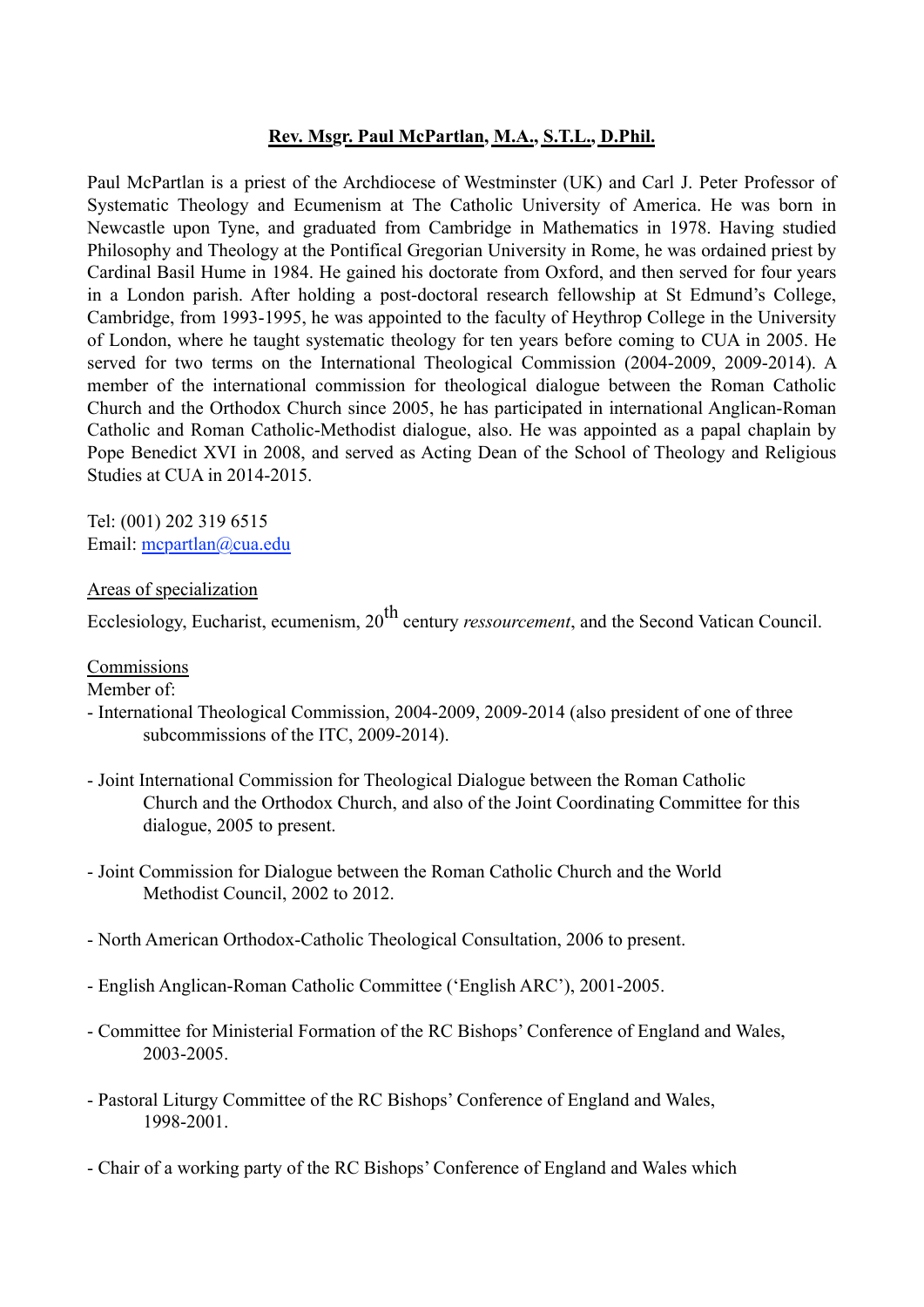Produced the *Directory for the Formation of Permanent Deacons in England and Wales*, 1999-2002.

- RC member of the working party of the House of Bishops of the Church of England which produced the report, *For such a time as this. A renewed diaconate in the Church of England* (2001), 1999-2001.
- Archdiocese of Washington Theological Commission, 2016 to present.
- Theological consultant to the International Anglican-Roman Catholic Commission for Unity and Mission (IARCCUM), 2002 to 2006.

### Teaching and Administration

2006 - present: Carl J. Peter Professor of Systematic Theology and Ecumenism at The Catholic University of America;

-acting dean of the School of Theology and Religious Studies (STRS), 2014-2015;

-acting director of the historical and systematic theology area, Spring 2019;

-director of the historical and systematic area, Fall 2019-present;

-member of the Academic Senate of the university, 2014-2016;

-member of an ad hoc appeal committee of the Academic Senate, March-April 2016; -member of the committee on appointments and promotions of the Academic Senate,

2020-present; alternate member, 2017-2020.

-member of the committee on appointments and promotions (STRS), 2007-2010, 2012- 2014, 2017-2020; alternate member, 2015-2016;

-member of the pontifical degrees committee (STRS), 2008-2010;

-chair of the PhD committee (STRS), 2012-2014;

-member of the PhD proposal committee (STRS), 2015-2016;

-member of the DMin proposal committee (STRS), 2020-present;

-member of the academic degrees committee (STRS), 2017-2018;

-member of the ministerial degrees committee (STRS), 2018-present;

-chair of search committee for two positions in systematic theology, Fall 2010-Spring 2011;

-chair of search committee for new endowed chair in Carmelite studies, Spring 2018-Spring 2019;

-member of search committee for a position in moral theology/ethics, Fall 2012-Spring 2013;

-member of search committee for a position in liturgical studies/sacramental theology, Spring 2016 and Spring 2019-present;

-member of search committee for a position in homiletics, Fall 2017-Spring 2018; -member of the editorial committee of The Catholic University of America Press, 2007-2014;

-member of the CUA special committee on conflicts of interest, 2012-2014.

2005 - 2006: Visiting Associate Professor at The Catholic University of America

Courses taught at CUA: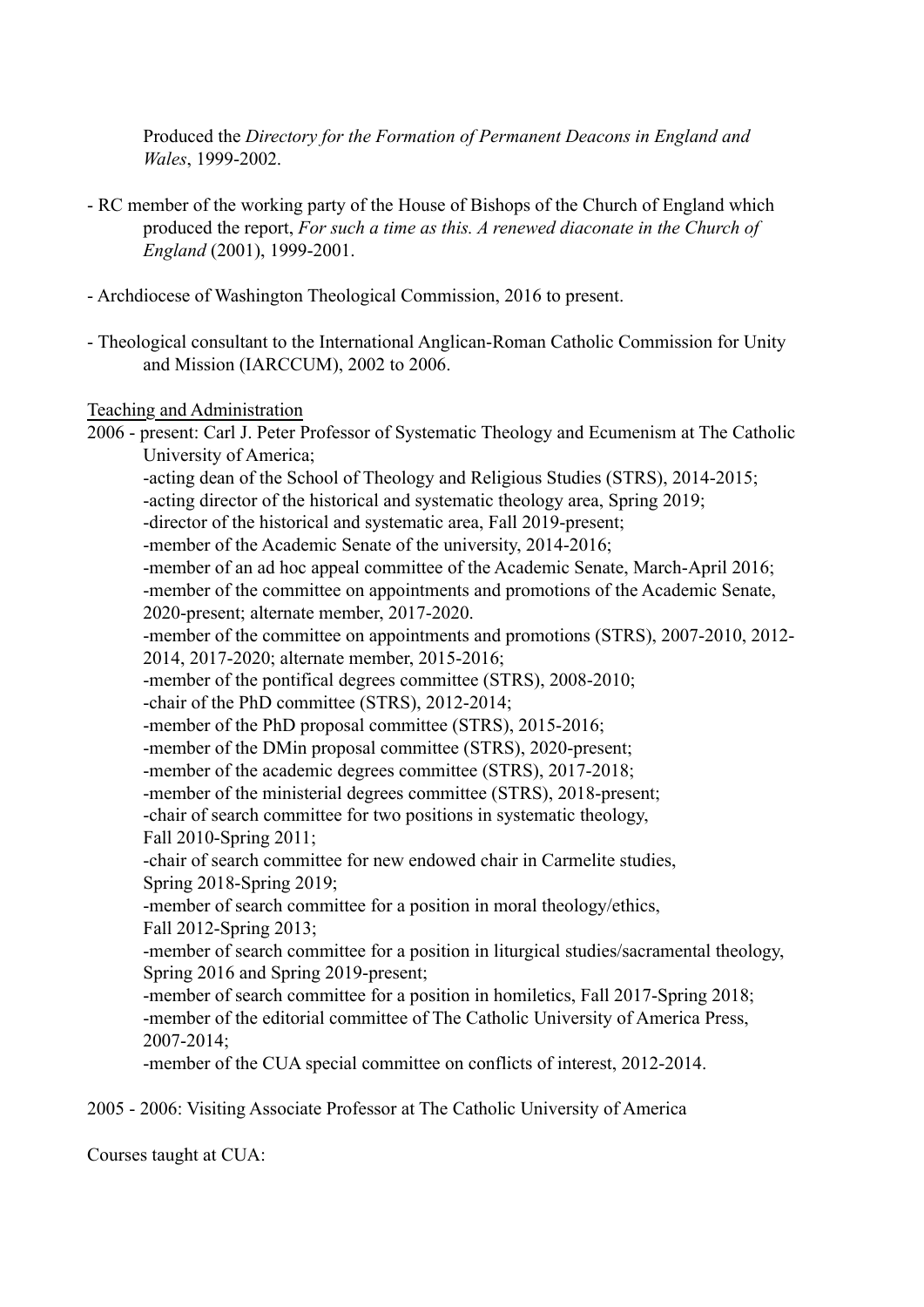- The Church: Community and Institution (HSTR 203; undergraduate, honors program)

- The Catholic Church and Ecumenism (TRS 364; undergraduate)
- Eucharist (TRS 641B; graduate, seminary program)
- Ordained Ministries (TRS 641D; graduate, seminary program)
- Vatican II: History and Theology (TRS 728K; graduate)
- Ecumenical Theology (TRS 765B; graduate)
- Catholic-Orthodox Dialogue (TRS 766C; graduate)
- Eucharist and Church (TRS 862C; doctoral seminar)
- Theology and Ecology (TRS 864C; doctoral seminar)

1995 - 2005: Lecturer in systematic theology at Heythrop College, University of London. -degree tutor, 1996-2001;

- -chair of undergraduate theology examiners, 2000-2003;
- -chair of systematic theology subject group, 2002-2005;
- -member of the postgraduate research committee, 2001-2005;
- -member of the quality assurance unit, 2002-2005.

1993 -1995: Research Fellow, St Edmund's College, Cambridge.

-Director of Studies in theology at St Edmund's and member of the university Faculty of Divinity, 1994-95.

### Parish

1989 -1993: Associate pastor in the parish of Our Lady of Victories, Kensington, London. Hospital and school chaplaincies and particular responsibility for catechetics and the Rite of Christian Initiation of Adults (RCIA) programme. A governor of Our Lady of Victories Primary School and of the Cardinal Vaughan Memorial School.

### Professional Associations and Editorial Positions

- Fellow of the Higher Education Academy (FHEA), 2007 to present.
- Member of the editorial board of the French edition of *Communio*, 1994 to present.
- Member of the editorial board of the *International Journal for the Study of the Christian Church*, 2001-2004.
- Member of the editorial board of the journal, *Ecclesiology*, from its founding in 2004.
- Member of the editorial committee of The Catholic University of America Press, 2007-2014.
- Member of the editorial board of the *Revue théologique de Louvain*, 2008-2012.
- Member of the advisory board for *Milltown Studies*, 2012-2017.
- Member from 1997 of the steering group chaired by Bishop Stephen Sykes to establish the Churches Theological Research Trust, and subsequently a trustee from 2002-2005.
- Member of the Queen's Foundation Working Party on Authority and Governance in the Catholic Church, 1998-2000, which culminated in a Conference on this theme in June 2000 at Robinson College, Cambridge.
- Member of the Catholic Theological Association of Great Britain since 1987; committee member, 1996-1998.
- Member of the Society for Ecumenical Studies since 1995; chairman, 1997-2001; committee member, 2001-2005.
- Member of the Society for the Study of Theology, 1998 to present.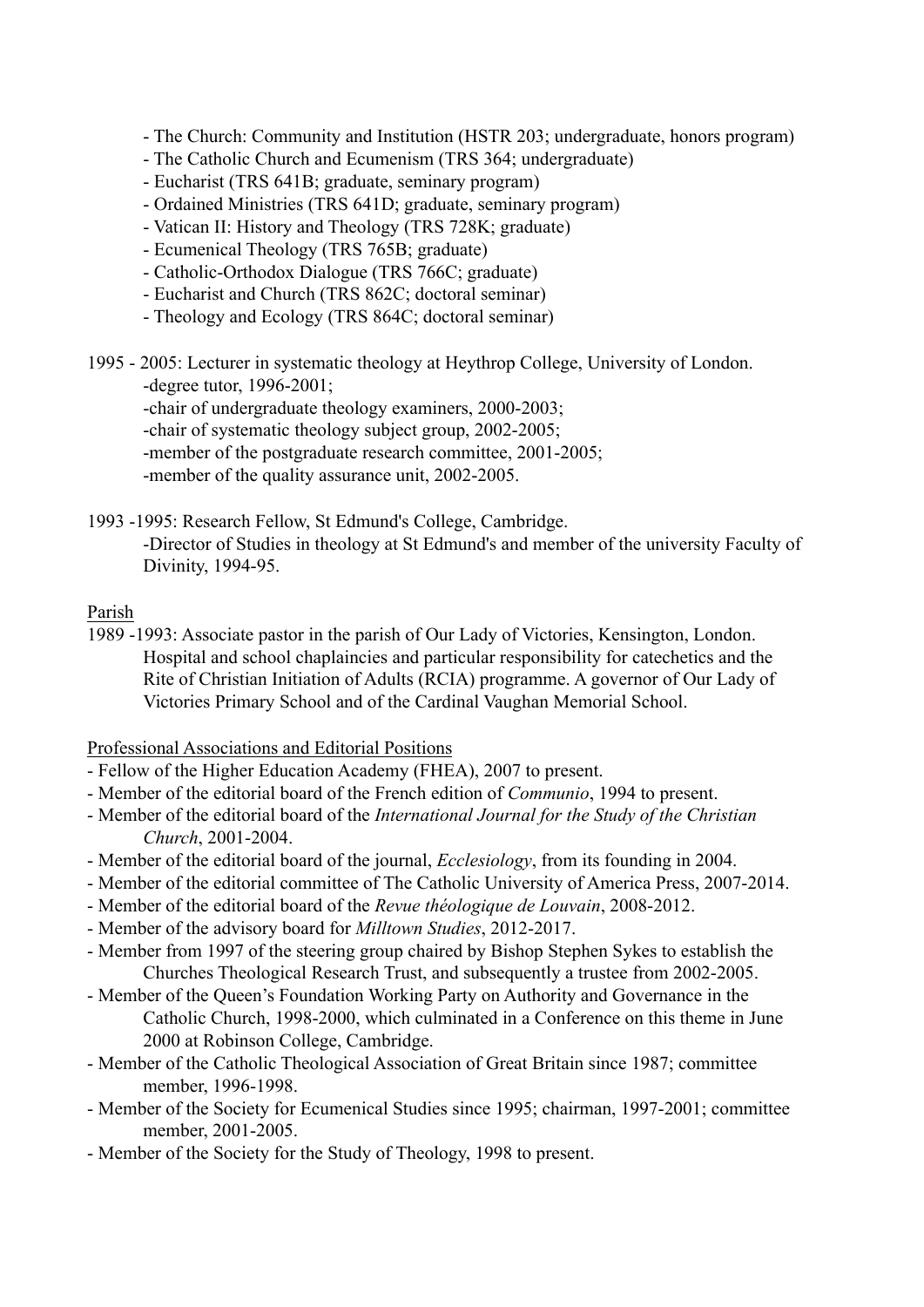- Member of the Association Internationale Cardinal Henri de Lubac, 1999 to present.

- Member of the American Academy of Religion, 2004 to present.
- Member of the Catholic Theological Society of America, 2015 to present.
- Member of the Academy of Catholic Theology, 2015 to present.

# Publications

# 1. *Books*

- *The Eucharist makes the Church. Henri de Lubac and John Zizioulas in Dialogue* (Edinburgh: T & T Clark, 1993; paperback edition, 1994; reprinted, 1996, 1999; ISBN 0 567 29241 X).

Second edition, with a Foreword by Metropolitan John (Zizioulas) of Pergamon, Published by Eastern Christian Publications, Fairfax VA, USA, 2006; ISBN 1 892278 61 8.

- *Sacrament of Salvation. An Introduction to Eucharistic Ecclesiology* (Edinburgh: T & T Clark, 1995; latest impression 2020; ISBN 978 0 567 29299 5);

- Korean translation, by Pak Nang-ja (Seoul: St Paul Publications, 2002); - Hungarian translation, by Peter Bagyinszki, *Az Üdvösség Szentsége: Bevezetés az eucharisztikus egyháztanba* (Budapest: L'Harmattan Kiadó, 2015; ISBN 978 963 236 923 5).

- *A Service of Love: Papal Primacy, the Eucharist, and Church Unity* (Washington DC: Catholic University of America Press, 2013; ISBN 978 0 8132 2135 9).

- New edition with Postscript (Washington DC: Catholic University of America Press, 2016; ISBN 978 0 8132 2880 8).

- Italian translation, by Cristina Prescura, *Un nuovo esercizio del papato: Primato papale, eucharistia e unità della chiesa* (Magnano: Edizioni Qiqajon, 2015; ISBN 978 88 8227 455 9).

# 2. *Books edited*

- *One in 2000? Towards Catholic-Orthodox Unity. Agreed Statements and Parish Papers* (Slough: St Paul Publications, 1993; ISBN 085439 439 7).
- John Zizioulas, *Communion and Otherness. Further Studies in Personhood and the Church* (London: Continuum, 2006; ISBN 0567031470/0567031489).
- Geoffrey Wainwright and Paul McPartlan, eds., *The Oxford Handbook of Ecumenical Studies* (Oxford: Oxford University Press, 2021; ISBN 978 0 19 960084 7) http://www.oxfordhandbooks.com.

# 3. *Book translations*

- A.Santini, *1000 Years of Faith in Russia. An Interview with Patriarch Pimen of Moscow* (Slough: St Paul, 1988; from Italian).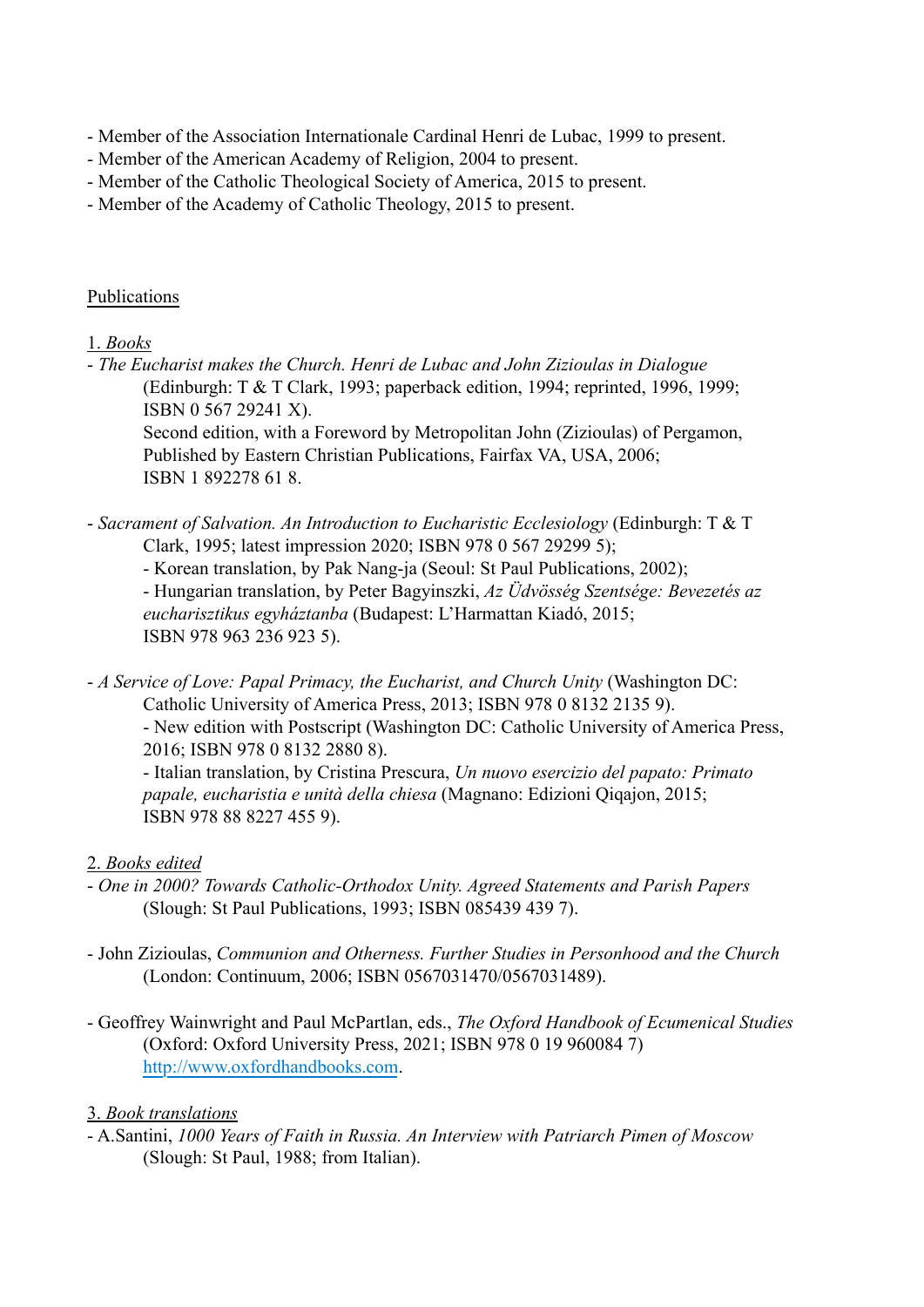- G.Bruni, *Rejoice, Mary. Lectio Divina of the Hail Mary* (Slough: St Paul, 1988; from Italian).
- Bruno Forte, *The Portal of Beauty: Towards a Theology of Aesthetics* (Grand Rapids, Michigan: William B. Eerdmans, 2008; from Italian), jointly translated with David Glenday.

### 4. *Book introduction*

Introduction to Bernard Bro OP, *The Little Way. The Spirituality of Thérèse of Lisieux*, new ed. (London: Darton, Longman & Todd, 1997).

# 5. *Booklet*

*Eucharist: The Body of Christ* (London: CTS Publications, 2004; Do 714; ISBN 1 86082 234 7).

## 6. *Articles and book chapters*

- 'Reflections on the Dedication of the New Church', *The Venerabile* 27.3 (1982), pp.22-28.
- 'Intercommunion: some correspondence', *The Venerabile* 28.3 (1985), pp.61-69.
- 'Eucharistic Ecclesiology', *One in Christ* 22(1986), pp.314-331.
- 'The Eucharist in Ecumenical Dialogue', *The Oscotian* (1987/88), pp.9-10.
- 'Eucharist and Church: the Contribution of Henri de Lubac', *The Month* 21(1988), p.847-859.
- 'Celibacy and Expectation', *The Mulberry* (1988), pp.24-25.
- 'Mary for de Lubac and Teilhard' (pamphlet; Ecumenical Society of the Blessed Virgin Mary, 1989).
- 'The Eucharist: Past event, present reality, future hope', *The New Theologian* (journal of The Christian Theology Trust) 2(1991), pp.11-14.
- 'Epiphany and Evangelisation', *Westminster Cathedral Bulletin* (January 1991), p.6.
- 'Cardinal Henri de Lubac', Obituary in *The Times* (London, 7 September 1991).
- 'Henri de Lubac Evangeliser', *Priests & People* 6(1992), 343-346; - also in Nicholas Paxton(ed.), *Vision of Church 2000. Essays in memory of Cardinal Henri de Lubac S.J.* (St Philip's University Press, Salford, 1994), pp.25-35.
- 'Tu seras transformé en moi', *Communio* (French edition) 17(1992/5), no.103, pp.38-52; English original: '"You will be changed into me": Unity and Limits in de Lubac's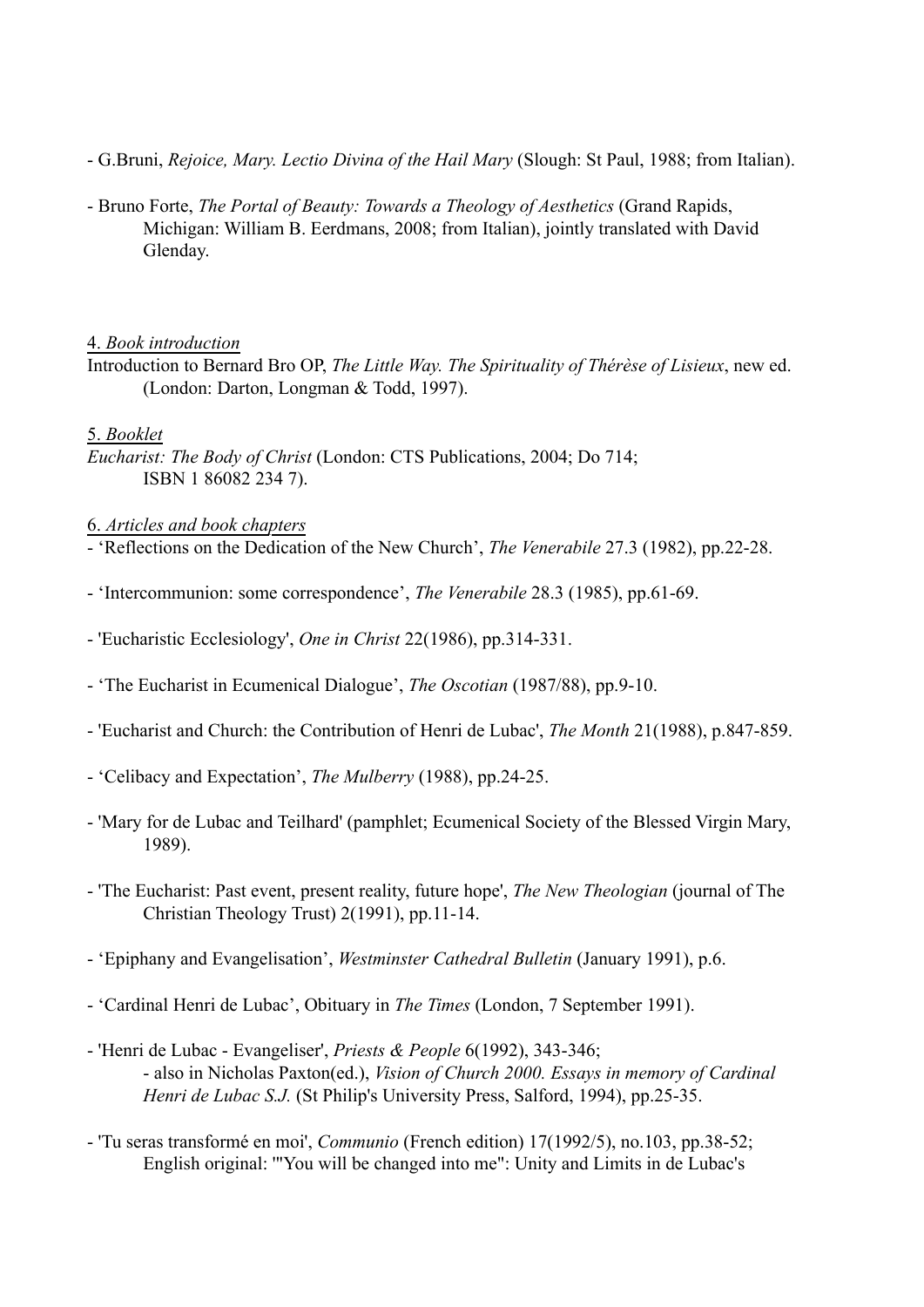Thought', *One in Christ* 30(1994), pp.50-60.

- 'Towards Catholic-Orthodox Unity', *Communio* (English edition) 19(1992), p.305-320; - translations: 'Catholiques et orthodoxes: vers l'unité', *Communio* (French edition) 17(1992/6), no.104, pp.12-27; 'Para a unidade católico-ortodoxa', *Communio* (Portuguese edition) 9(1992/3), pp.230-242.
- 'In the Steps of St Paul: Antioch, a Cradle of Christianity', *Westminster Cathedral Bulletin* (February 1993), p.5; 'In the Steps of St Paul: Barnabas Brought Saul to Antioch', *ibid.* (April 1993), p.8.
- 'Homélie pour le 50<sup>e</sup> anniversaire du Débarquement, prononcée en l'abbaye Saint-Étienne de Caen le 5 Juin 1994', *Communio* (French edition) 19(1994), pp.167-169.
- 'The *Catechism* and Catholic-Orthodox Dialogue', *One in Christ* 30(1994), pp.229-244; - edited translation, 'Le *Catéchisme* et le dialogue catholique-orthodoxe: rapprochement dans la même foi', *Communio* (French edition) 20(1995/6), pp.153-169; - new version, 'The Catechism and Catholic-Orthodox Dialogue', in F.Chica, S.Panizzolo, H.Wagner (eds.), *Ecclesia Tertii Millennii Advenientis. Omaggio al P.Angel Antón* (Casale Monferrato: Piemme, 1997), pp.818-829.
- 'The Greatest Task', *Priests & People* 10(1996), pp.3-7.
- 'La papauté dans le dialogue entre catholiques et orthodoxes', *Communio* (French edition) 21(1996/2), pp.111-120.
- 'The Eucharist, the Church and evangelisation: The influence of Henri de Lubac', *Communio* (English edition) 23(1996), p.776-85; - translation: 'L'Eucharistie, l'Eglise et l'évangélisation: l'oeuvre du Père Henri de Lubac', *Communio* (French edition) 21(1996/4), pp.126-136.
- 'Clarifying the *filioque*: The Catholic-Orthodox dialogue' (with Tom Weinandy and Stratford Caldecott), *Communio* (English edition) 23(1996), pp.354-73.
- 'Mary and Catholic-Orthodox Dialogue', *The Month* 29(1996), pp.476-84; - also in *One in Christ* 34(1998), pp.3-17; - translation: 'Marie et le dialogue orthodoxe-catholique', *Communio* (French edition) 23(1998)-24(1999), pp.197-213.
- 'The Marian Church: Hans Urs von Balthasar and the ordination of women', in W.McLoughlin and J.Pinnock (eds.), *Mary is for Everyone* (Leominster: Gracewing, 1997), pp.45-59.
- *The Eucharist as a Basis for Ecclesiology* (Annual Derek Allen Lecture; Essex Papers in Theology and Society, n.13; Centre for the Study of Theology in the University of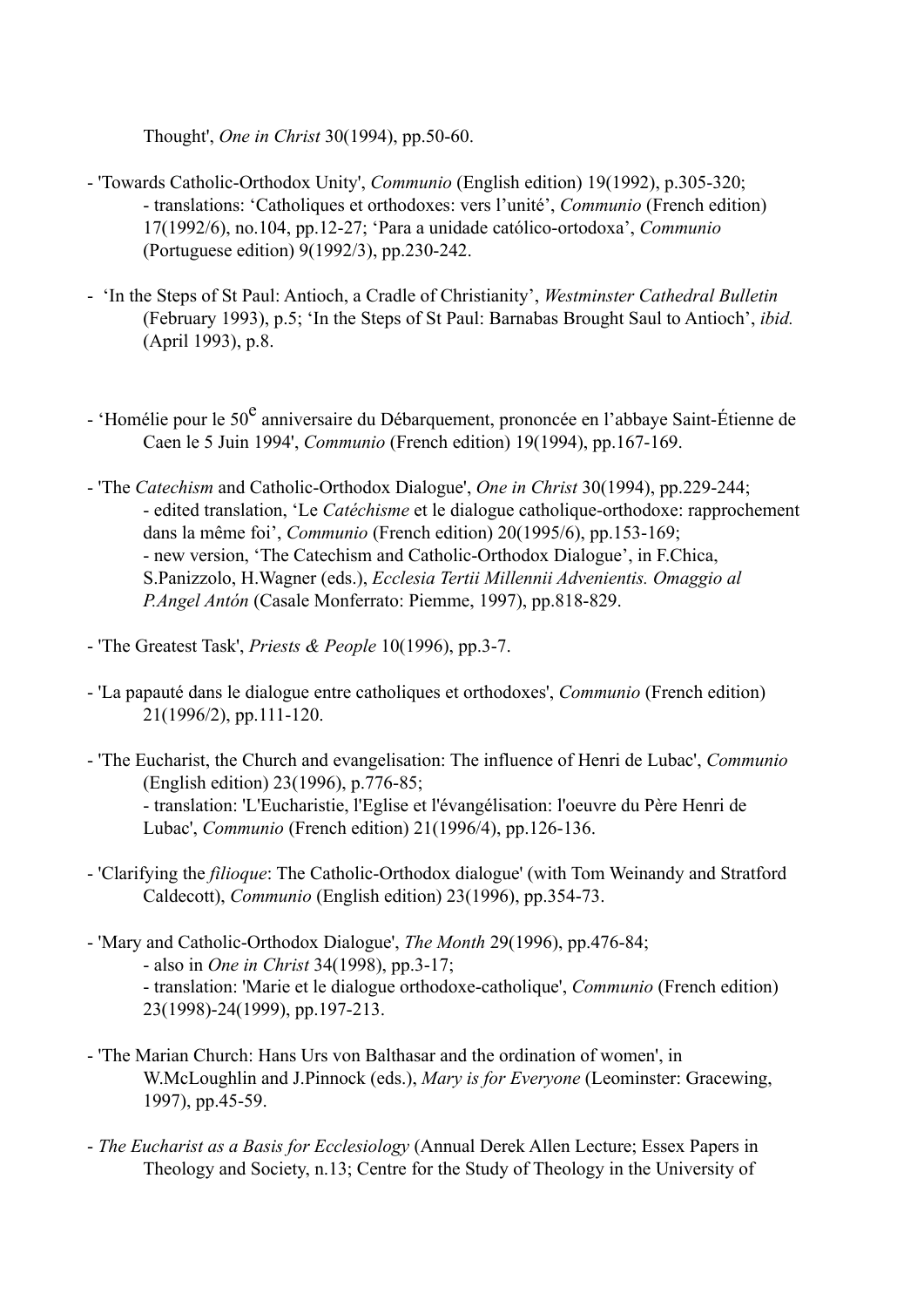Essex, 1997).

- 'Go Forth, Christian Soul. In Memoriam: Agnes McPartlan', *One in Christ* 34(1998), pp.247-257.
- 'The Holy Spirit and Confirmation: Time to Put Things Right', *Communio* (English edition) 25(1998), pp.303-14; - translation: 'Changeons nos usages', *Communio* (French edition) 23(1998/1-2), pp.150-61.
- 'Personne' and 'Sainteté'; articles in Jean-Yves Lacoste (ed.), *Dictionnaire critique de Théologie* (Paris: PUF, 1998), pp.895-99; 1044-47.
- 'Unity A Brief Millennial Stocktake', *Ecclesiastical Law Journal* 5(1999), pp.145-150.
- 'Eucharistie et Eglise', in AAVV. *Henri de Lubac et le mystère de l'Eglise* (Cerf, Paris, 1999), Actes du colloque du 12 octobre 1996, pp.129-33.
- 'Liturgy and Life', *Liturgy* 22(1999), pp.4-13.
- 'Mastery or mystery? The Orthodox view of nature', *Priests & People* 14(2000), pp.60-64.
- '"Ressourcement" in the Catholic Church', *The Gospel and Our Culture*, Issue 28 (Summer 2000), pp.6-8
- 'Le prospettive dimenticate' ['Regaining Forgotten Perspectives'], in Rino Fisichella (ed.), *Il Concilio Vaticano II. Recezione e attualità alla luce del Giubileo* (Milano: Edizioni San Paolo, 2000)*,* pp.366-71.
- 'Angels', 'Collegiality', 'Henri de Lubac', 'Diaconate', 'Purgatory' and 'Vatican I'; articles in Adrian Hastings (ed.), *Oxford Companion to Christian Thought* (Oxford University Press, 2000), pp.16-18, 124-5, 157, 166-7, 582-3, 737-8.
- 'The Legacy of Vatican II in the Pontificate of John Paul II', *New Catholic Encyclopedia: Jubilee Volume, 'The Wojtyla Years'* (Gale Group/Catholic University of America, 2001), pp.63-70.
- 'The Eucharist as the Basis for Ecclesiology', *Antiphon* 6(2001), pp.12-19.
- 'The Permanent Diaconate and *Gaudium et Spes*', *Briefing* vol.32, issue 4 (April, 2002), pp.3-10.
- 'The Permanent Diaconate: Catholic and Ecumenical Perspectives', *ibid.*, pp.10-16.
- 'Trinity, Church and State' in Bernard Hoose (ed.), *Authority in the Roman Catholic Church:*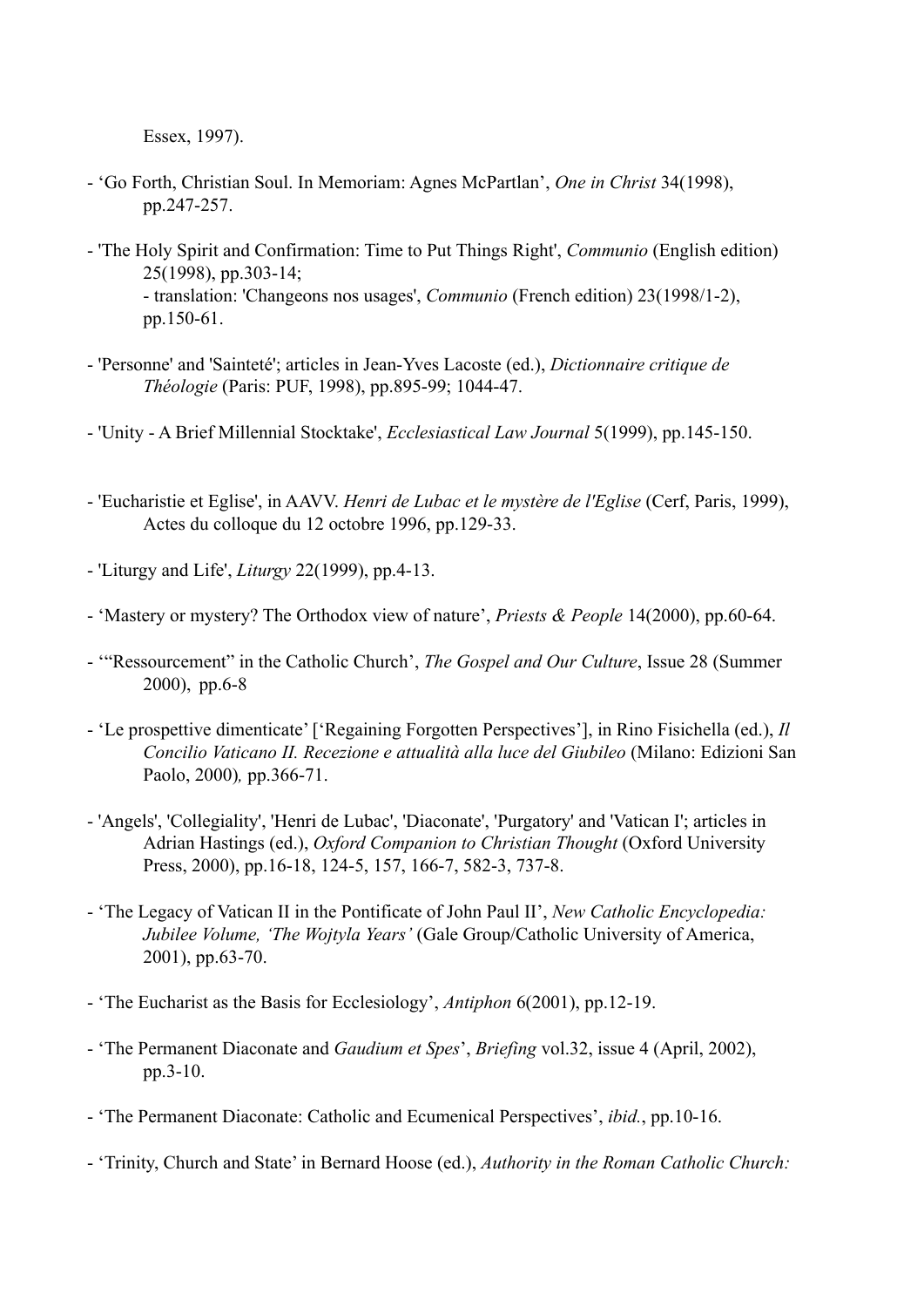*Theory and Practice* (Aldershot: Ashgate, 2002), pp.117-128.

- 'The Same But Different: Living in Communion', *ibid.*, pp.149-167.
- 'Eucharist and Church, Clergy and Laity: Catholic and Orthodox Perspectives', *International Journal for the Study of the Christian Church* 2(2002), pp.50-69.
- 'The Idea of the Church. Abbot Butler and Vatican II', *The Downside Review* 121(2003), pp.39-52.
- 'Showing what God is like', *Priests & People* 17(2003), pp.315-319.
- 'The Eucharist: Word and Sacrament', *Scripture Bulletin* 33(2003), pp.79-89.
- 'The Local Church and the Universal Church: Zizioulas and the Ratzinger-Kasper Debate', in *International Journal for the Study of the Christian Church* 4(2004), pp.21-33; - also in Douglas H. Knight (ed.), *The Theology of John Zizioulas: Personhood and the Church* (Aldershot: Ashgate, 2007), pp.171-182.
- 'Liturgy, Church and Society', *Studia Liturgica* 34(2004), pp.147-164.
- 'Presbyteral Ministry in the Roman Catholic Church', *Ecclesiology* 1.2(2005), pp.11-24.
- 'Eucharist Makes the Church', interview published in two parts by ZENIT News Agency [\(www.zenit.org\)](http://www.Zenit.org)) on 24 & 25 February 2005 (codes ZE05022424 & ZE05022529), and subsequently in various journals, newspapers and websites worldwide.
- '*Ut Unum Sint*: Eucharist and Ecumenism', in James McEvoy and Maurice Hogan (eds.), *The Mystery of Faith. Reflections on the Encyclical* Ecclesia de Eucharistia (Dublin: Columba Press, 2005), pp.341-355.
- *The Eucharist: Today and Tomorrow*, The Twelfth NORES Lecture (Catholic Diocese of Northampton, 2005).
- 'Roman Catholic-Methodist Dialogue and the Future of Unity', *Ecumenical Trends* 34(2005), pp.161-165.
- 'Roman Catholic-Methodist Dialogue', editorial for a themed issue of *Ecclesiology* 2.3(2006), pp.263-267.
- 'The Deacon and *Gaudium et Spes*', in James Keating (ed.), *The Deacon Reader* (New York: Paulist Press, 2006), pp.56-77.
- 'The Competence of the Magisterium', in AA.VV. *L'Antropologia della teologia morale Secondo l'enciclica «Veritatis Splendor» Atti del Simposio promosso dalla Congregazione per la Dottrina della Fede, Roma, settembre 2003* (Città del Vaticano: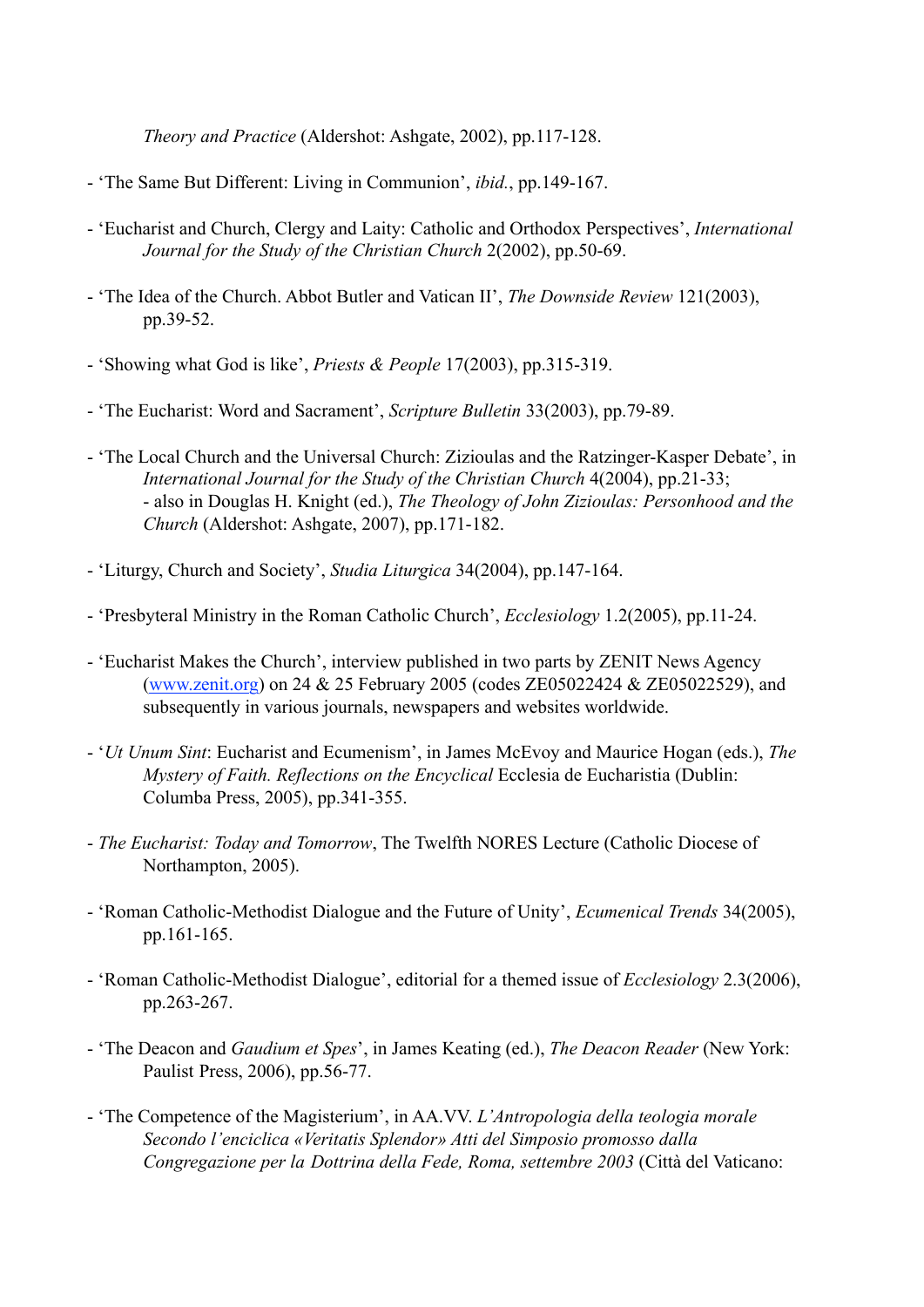Libreria Editrice Vaticana, 2006), pp.288-99.

- 'The stones will shout out', *The Tablet* (31 March 2007), pp.4-5.
- 'Sacrament of Charity', editorial for a themed issue on Roman Catholic ecclesiology, *Ecclesiology* 4.1(2007), pp.7-11.
- 'IARCCUM: Growing Together in Unity and Mission', *Ecumenical Trends* 36(2007), pp.17-21.
- 'Catholic Perspectives on Sacramentality', *Asian Christian Review* 1.3(2007), pp.76-97; - also in *Studia Liturgica* 38(2008), pp.219-241.
- 'Towards an Anglican Covenant: A Roman Catholic Perspective', in Mark D. Chapman (ed.), *The Anglican Covenant: Unity and Diversity in the Anglican Communion* (London: Mowbray, 2008), pp.157-174.
- 'Catholic Learning and Orthodoxy The Promise and Challenge of Eucharistic Ecclesiology', in Paul D.Murray (ed.), *Receptive Ecumenism and the Call to Catholic Learning: Exploring a Way for Contemporary Ecumenism* (Oxford University Press, 2008), pp.160-175.
- 'John Paul II and Vatican II', in Gerard P. Mannion (ed.), *The Vision of John Paul II* (Collegeville: Liturgical Press, 2008), pp.45-61.
- 'Who is the Church? Zizioulas and von Balthasar on the Church's Identity', *Ecclesiology* 4(2008), pp.1-18.
- 'Engaging the World: Cardinal Avery Dulles on the Church *Ad Extra*', *Chicago Studies* 47.2(2008), pp.156-172.
- 'The Ravenna Agreed Statement and Catholic-Orthodox Dialogue', *The Jurist* 69(2009), pp.749-765.
- 'Eucharist and Church in the Thought of the Fathers of the Church', in *L'Eucharistie, don de Dieu pour la vie du monde: Perspectives théologiques et ouvertures sur le monde*, Actes du Symposium internationale de théologie, Congrès eucharistique, Québec, Canada, 11-13 juin 2008 (Ottawa: Conférence des évêques catholiques du Canada/Canadian Conference of Catholic Bishops, 2009), pp.253-279.
- 'Priesthood, Priestliness and Priests', in Ronald D. Witherup, Lawrence B. Terrien, Michael Witczak, Paul G. McPartlan, Kevin W. Irwin, *Ministerial Priesthood in the Third Millennium: Faithfulness of Christ, Faithfulness of Priests* (Collegeville: Liturgical Press, 2009), pp.61-85.

- 'The Body of Christ and the Ecumenical Potential of Eucharistic Ecclesiology', *Ecclesiology*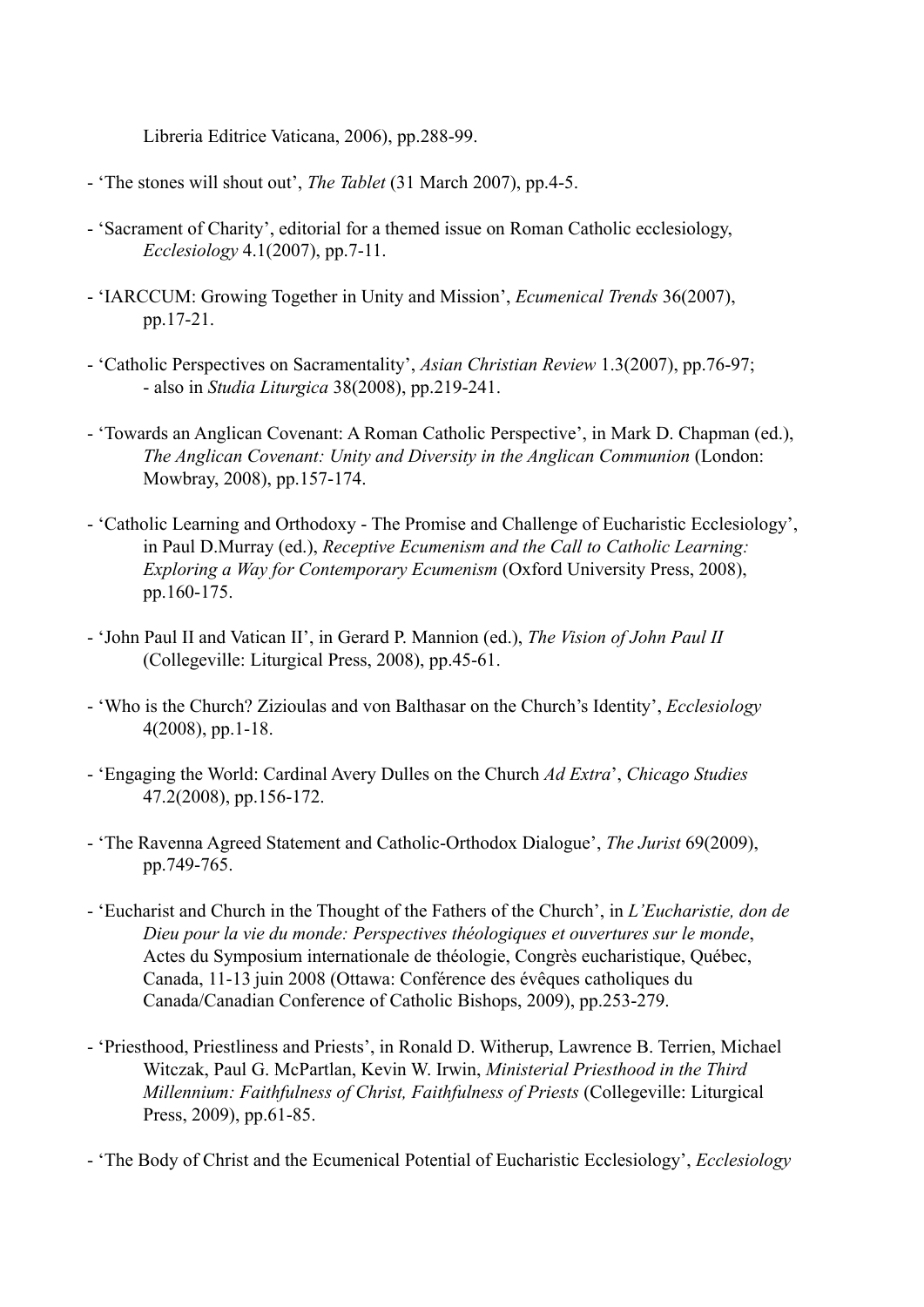6(2010), pp.147-164.

- 'Communion Ecclesiology in Practice', *The Communicator* [journal of the English Speaking Circary of the Order of Premontré], 27.1(June, 2010), pp.5-14.
- 'Communion and the Eucharist', *ibid.*, pp.14-23.
- 'Sister Churches', entry in Robert L. Fastiggi, ed., *New Catholic Encyclopedia Supplement 2010*, vol.2 (Detroit: Gale, 2010), pp.1002-1004.
- 'Liturgical Roles and Liturgical Ministry', one of five foundational essays in the interactive DVD: *Become One Body One Spirit In Christ*, produced by Fraynework Multimedia, 2010, for the International Committee on English in the Liturgy (ICEL).
- 'Praying with Creation: Cosmic Aspects of Eucharist', *Liturgy News* [quarterly bulletin of the Liturgical Commission of the Archdiocese of Brisbane, Australia], 40.3(Sept. 2010), pp.6-10.
- '*Dominus Iesus* After Ten Years', *Ecumenical Trends* 39(2010), pp.161-163.
- 'Henri de Lubac', and 'Vatican Council II', entries in Ian McFarland, David Fergusson, Karen Kilby, and Iain Torrance, eds., *The Cambridge Dictionary of Christian Theology* (Cambridge: Cambridge University Press, 2011).
- 'Eucharist and Adoration', in Brendan Leahy and Séamus O'Connell, eds., *Having Life in His Name: Living, Thinking and Communicating the Christian Life of Faith* (Dublin: Veritas, 2011), pp.69-80.
- '*Ressourcement*, Vatican II and Eucharistic Ecclesiology', in Gabriel Flynn and Paul D. Murray, eds., Ressourcement: *A Movement for Renewal in Twentieth-Century Catholic Theology* (Oxford University Press; 2012), pp.392-404.
- 'Nella comunione della Chiesa', *L'Osservatore Romano*, 4 maggio 2012, p.6. English original: 'In the communion of the Church', *L'Osservatore Romano*, English edition, 6 June 2012, p.16.
- 'Theologie im Spektrum der Universität: Das Dokument der Theologenkommission Eine Würdigung', *Internationale Katholische Zeitschrift Communio* 42(2013), pp.170-180. English original: 'Theology in the University for Pope Benedict XVI and the ITC', *Milltown Studies* no.72 (Winter 2013), pp.1-14.
- 'Editorial: Theology Today', *Ecclesiology* 10(2014), pp.3-12.
- 'Risorsa vitale', *L'Osservatore Romano*, 25 giugno 2014, p.7. English original: 'A vital resource for the Church: "The sensus fidei"', *L'Osservatore Romano*, English edition, 24 June 2014 Also available at: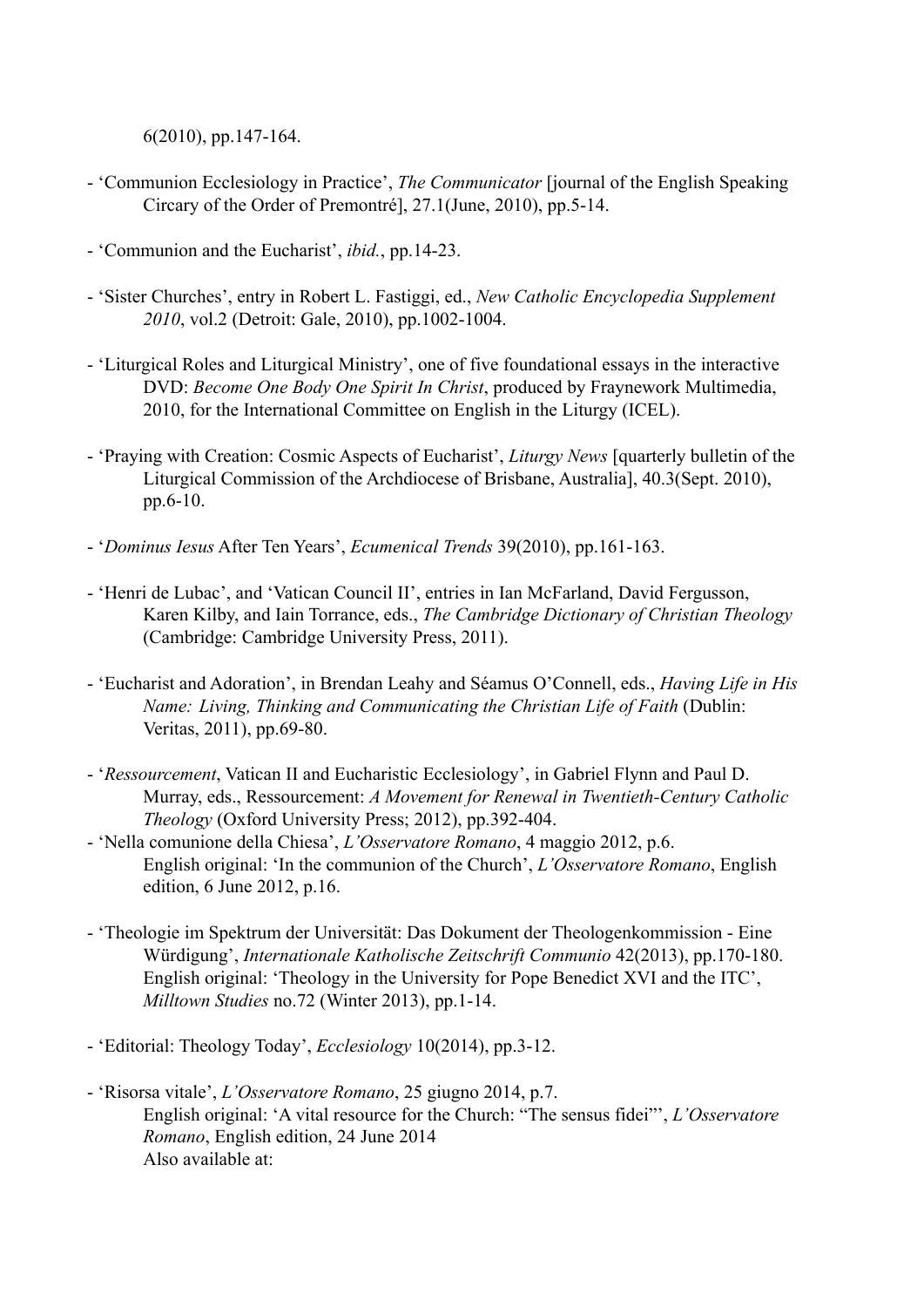http://www.vatican.va/roman\_curia/congregations/cfaith/cti\_documents/ rc\_cti\_20140625\_mcpartlan-sensus-fidei\_en.html

- 'Response' to John J. Burkhard, O. F. M. Conv., "The *Sensus Fidelium*: Old Questions, New Challenges", *CTSA Proceedings* 70(2015), 44-47.
- 'An Evangelizing Communion: The Church, the Holy Spirit, and Vatican II', The Duquesne University Ninth Annual Holy Spirit Lecture, November 14, 2014, published in Pamphlet form by Duquesne University and online, Spring 2015, at: http://www.duq.edu/events/holy-spirit-lecture-and-colloquium/2014
- 'Blessed Paul VI's *Mysterium Fidei* at 50', *The Venerabile* 35.4 (2015), pp.32-41.
- 'The Church', in Lewis Ayres and Medi Volpe, eds., *Oxford Handbook of Catholic Theology* (Oxford University Press; ISBN 9780199566273), published online, September 2015.
- 'The Mystery of Faith: When We East This Bread and Drink This Cup', *Federation of Diocesan Liturgical Commissions Newsletter* 42.6 (December 2015), pp.5-15.
- 'Primacy and Eucharist: Recent Catholic Perspectives', in John Chryssavgis, ed., *Primacy in The Church: The Office of Primate and the Authority of Councils*, vol.1 (Yonkers NY: St Vladimir's Seminary Press, 2016), pp.217-236.
- 'The Church Towards a Common Vision: *A Roman Catholic Response*', *Ecclesiology*  12(2016), pp.298-315.
- '*Dei Verbum* at the Heart of Vatican II', *Chicago Studies* 56:2 (Winter 2017), pp.8-22.
- 'Synodality, Primacy, and the Role of Theology', *Chicago Studies* 56:2 (Winter 2017), pp.23-37.
- 'Priesthood and the Deacon', *Chicago Studies* 56:2 (Winter 2017), pp.38-53.
- 'The Ecclesiology of John Zizioulas', in Paul Avis, ed., *Oxford Handbook of Ecclesiology* (Oxford University Press, 2018), pp.467-486.
- 'Editorial: "Pastoral Conversion": The Reform Programme of Pope Francis', *Ecclesiology*  14 (2018), pp.125-132.
- 'Chieti and the Trajectory of Catholic-Orthodox Dialogue', *Bulletin of the Centro Pro Unione*, n.94 (Fall 2018), pp.3-9.
- 'Liturgy and Church', in Sallie Latkovich and Peter C. Phan, eds., *Worship and Church: An Ecclesial Liturgy. Essays in Honor of Gerard Austin, OP* (Mahwah, NJ: Paulist Press, 2019), pp.143-164.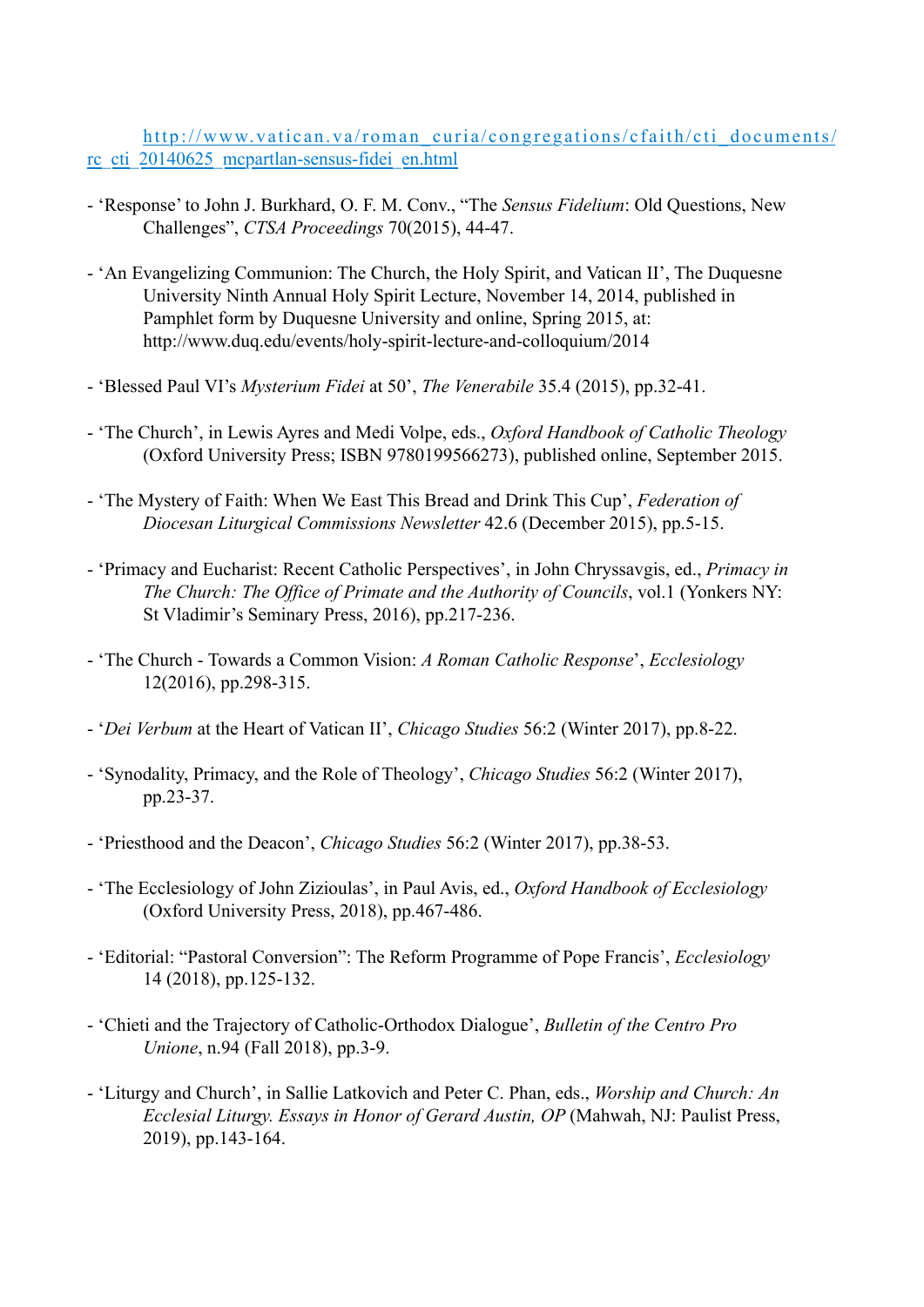- 'The Church', in Lewis Ayres and Medi-Anne Volpe, eds., *Oxford Handbook of Catholic Theology* (Oxford: Oxford University Press, 2019), pp.198-213.
- 'Editorial: *Serving Communion: Re-thinking the Relationship between Primacy and Synodality*', *Ecclesiology* 16 (2020), pp.3-11.
- 'Eucharist', in Geoffrey Wainwright and Paul McPartlan, eds., *The Oxford Handbook of Ecumenical Studies* (Oxford: Oxford University Press, 2021), pp.257-274.
- 'The Pastoral Magisterium of Pope Francis', in Canon Law Society of America, *Proceedings of the Eighty-Second Annual Convention* (2021; forthcoming)

## 7. *Book Reviews*

In various journals, e.g. *Sobornost* 9:1(1987); *Priests & People* 4(1990); *The Month* 24(1991); *Journal of Ecclesiastical History* 43(1992); *Journal of Theological Studies* 45(1994); *Pro Ecclesia* 4(1995); *Ecclesiology* 1(2004); *Theological Studies* 77(2016); *Journal of Theological Studies* 69(2018).

### 8. *Texts of Commissions*

Co-author, with the other members of the respective commissions, of the following texts:

a) International Theological Commission, *The Hope of Salvation for Infants Who Die Without Being Baptised*, published in *Origins*, vol.36, no.45 (26 April 2007), pp.725-746; also available at http://www.vatican.va/roman\_curia/congregations/cfaith/cti\_documents/ rc\_con\_cfaith\_doc\_20070419\_un-baptised-infants\_en.html

- *The Search for Universal Ethics: A New Look at Natural Law* (2009); available at http://www.vatican.va/roman\_curia/congregations/cfaith/cti\_documents/ rc\_con\_cfaith\_doc\_20090520\_legge-naturale\_en.html

- *Theology Today: Perspectives, Principles and Criteria* (2011); published in *Origins*, vol. 41, no.40 (15 March 2012), pp.641-661; also available at http://www.vatican.va/roman\_curia/congregations/cfaith/cti\_documents/ rc\_cti\_doc\_20111129\_teologia-oggi\_en.html

See also: *Theology Today: Perspectives, Principles, and Criteria* (Washington DC: Catholic University of America Press, 2012). I was president of the subcommission of the ITC that prepared this text.

- *God the Trinity and the unity of humanity: Christian monotheism and its opposition to violence* (2014); available at http://www.vatican.va/roman\_curia/congregations/cfaith/cti\_documents/ rc\_cti\_20140117\_monoteismo-cristiano\_it.html

- Sensus fidei *in the life of the Church* (2014); published in *Origins*, vol.44, no.9 (3 July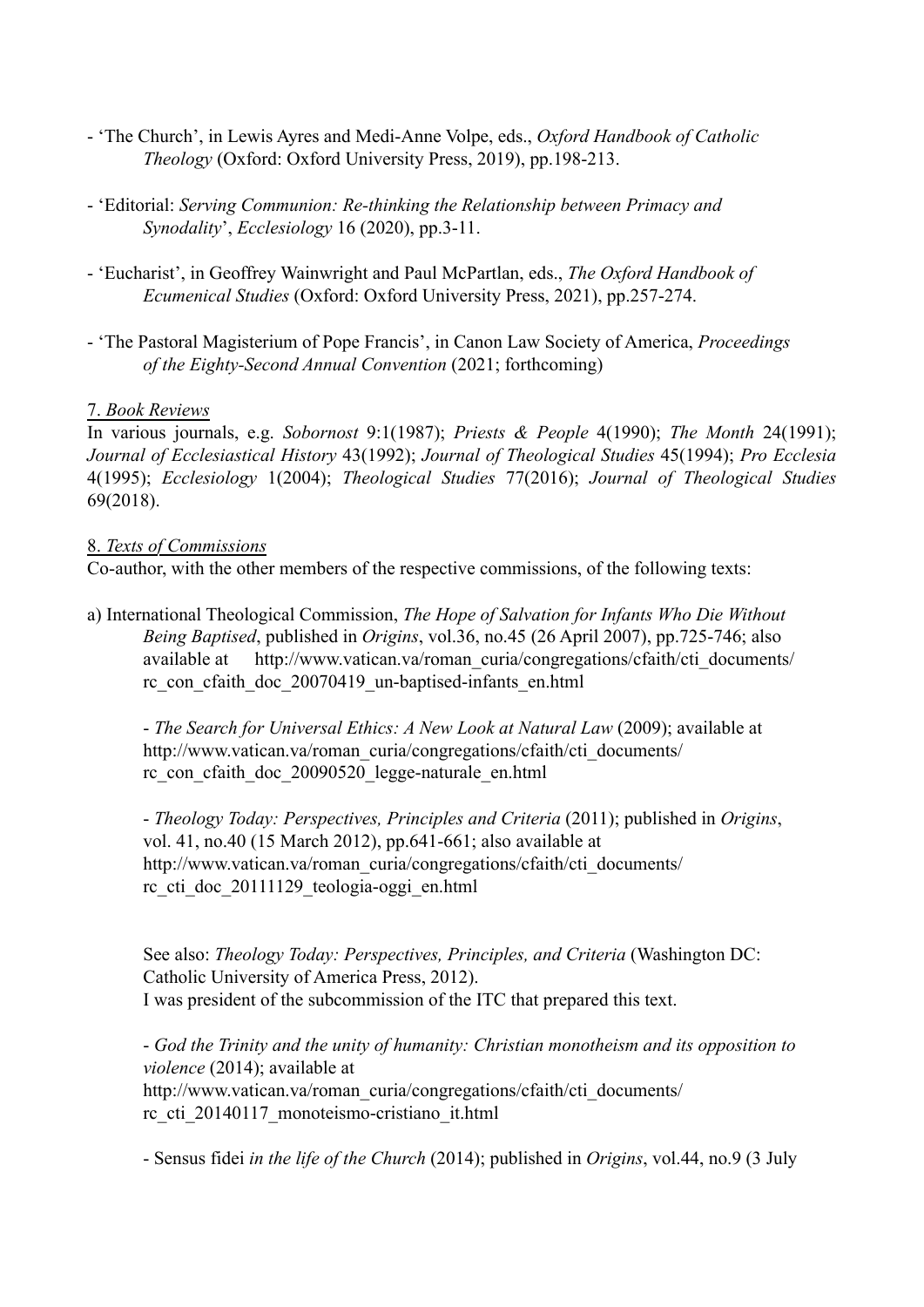2014), pp.133-155; also available at http://www.vatican.va/roman\_curia/congregations/cfaith/cti\_documents/ rc\_cti\_20140610\_sensus-fidei\_en.html I was president of the subcommission of the ITC that prepared this text.

- b) International Anglican-Roman Catholic Commission for Unity and Mission (IARCCUM), sub-commission on ecclesiological issues, 'Ecclesiological Reflections on the Current Situation in the Anglican Communion in the Light of ARCIC', submission to the Archbishop of Canterbury's 'Lambeth Commission', 2004; available at: http://www.prounione.urbe.it/dia-int/iarccum/doc/e\_iarccum\_2004.html Also published by the Pontifical Council for Promoting Christian Unity, *Information Service* n.119 (2005/III), pp.102-115.
- c) IARCCUM, agreed statement, *Growing Together in Unity and Mission: Building on 40 years of Anglican-Roman Catholic Dialogue* (London: SPCK, 2007); also available at http://www.vatican.va/roman\_curia/pontifical\_councils/chrstuni/angl-comm-docs/ rc\_pc\_chrstuni\_doc\_20070914\_growing-together\_en.html
- d) International Commission for Dialogue between the Roman Catholic Church and the World Methodist Council, agreed statement, *The Grace Given You in Christ* (Lake Junaluska, NC: The World Methodist Council, 2006); also in The Pontifical Council for Promoting Christian Unity, *Information Service*, n.123 (2006/III-IV), pp.120-153; and available at http://www.vatican.va/roman\_curia/pontifical\_councils/chrstuni/meth-council-docs/ rc\_pc\_chrstuni\_doc\_20060604\_seoul-report\_en.html

- Agreed Statement: *Encountering Christ the Saviour: Church and Sacraments* (Lake Junaluska, NC: The World Methodist Council, 2011); also available at: http://www.vatican.va/roman\_curia/pontifical\_councils/chrstuni/meth-council-docs/ rc\_pc\_chrstuni\_doc\_20110612\_durban-document\_en.html

- e) Joint International Commission for Theological Dialogue Between the Roman Catholic Church and the Orthodox Church, *Ecclesiological and Canonical Consequences of the Sacramental Nature of the Church. Ecclesial Communion, Conciliarity and Authority*  (the 'Ravenna Document'), 13 October 2007, available at:
- http://www.vatican.va/roman\_curia/pontifical\_councils/chrstuni/ch\_orthodox\_docs/rc\_pc\_chrst uni doc 20071013 documento-ravenna en.html

- *Synodality and Primacy During the First Millennium: Towards a Common Understanding in Service to the Unity of the Church* (the 'Chieti Document'), 21 September 2016, available at:

http://www.vatican.va/roman\_curia/pontifical\_councils/chrstuni/ch\_orthodox\_docs/rc\_pc\_chrst uni doc 20160921 sinodality-primacy en.html

- *The Role of the Bishop of Rome in the Communion of the Church During the First*